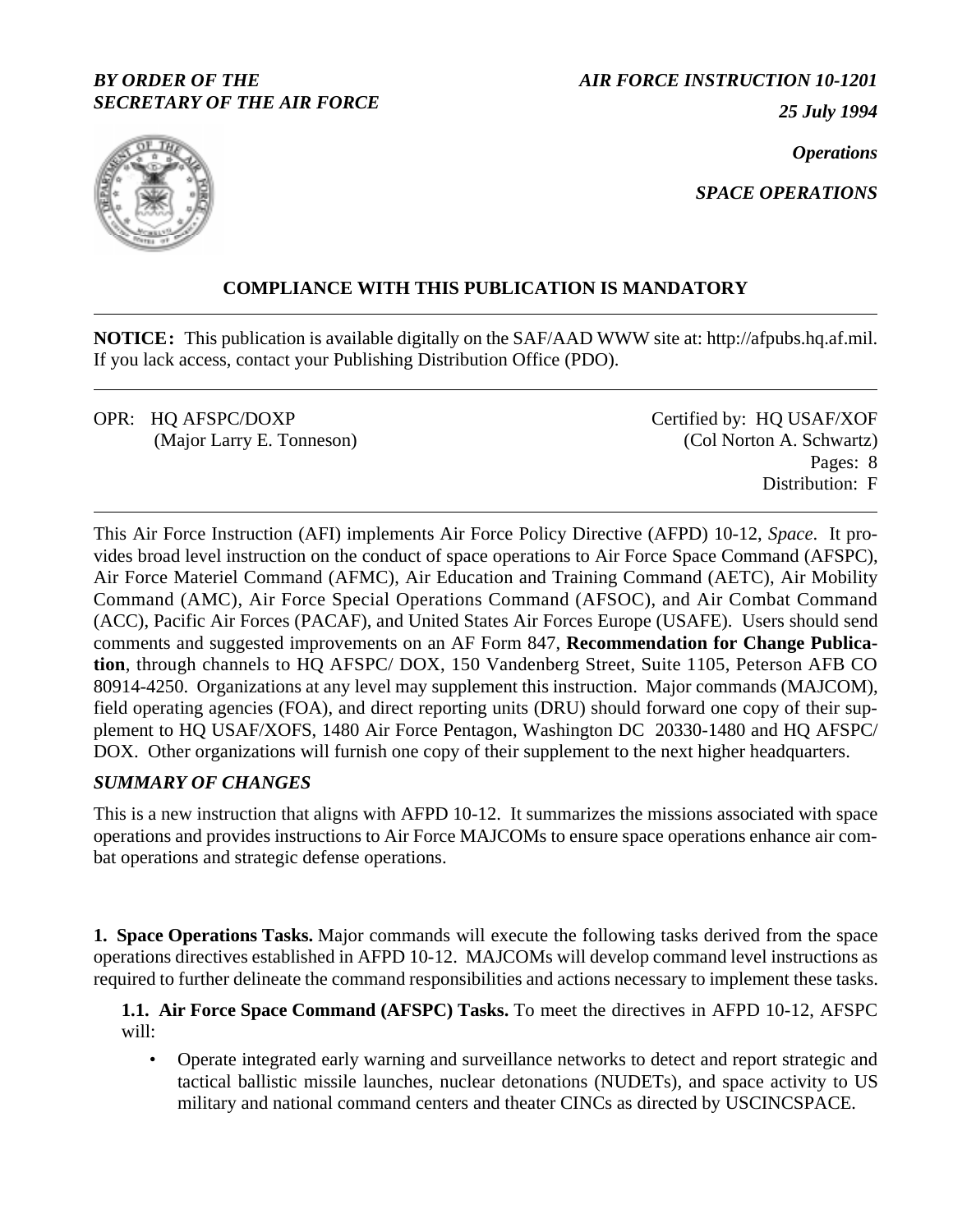- Execute satellite control operations for DoD satellites and other government and commercial agencies to maintain orbital configurations as directed by USCINCSPACE and National Command Authorities.
- Execute spacelift operations for DoD satellites and other government and commercial agencies to maintain required orbital configurations as directed by DoD Directive (DoDD) 3200.11, Major Range and Test Facility Bases, USCINCSPACE, and National Command Authorities.
- Execute space-based offensive and defensive counterspace operations in accordance with theater Operational Plans (OPLAN), USCINCSPACE, and Joint Forces Commander (JFC) tasking.
- Execute space-based combat support operations (secure satellite communications, navigation, environmental data, surveillance, missile warning, etc.) according to theater OPLAN, USCINCSPACE, and JFC tasking.
- Provide Space Object Identification (SOI) data to USCINCSPACE for the development of the DISOB in accordance with Defense Intelligence Agency (DIA) Manual (DIAM) 57-11-6.
- Serve as operations manager for the Military Satellite Communications (MILSATCOM) systems according to Chairman, Joint Chiefs of Staff (CJCS) Memorandum of Policy (MOP) 37
- Maintain and report the status of DoD space assets and capabilities according to AFPD 10-12; AFI 21-108, Maintenance Management of Space Systems; and each system's Program Management Directive (PMD).
- Report the status of space-based combat support operations and counterspace operations to USCINCSPACE and theater CINCs as directed in theater OPLANs.
- Oversee and implement national policy for commercial space launch operations in accordance with Assistant Secretary of the Air Force for Space (ASAF(SPACE)) 10 Feb 92 policy guidance and DoDD 3230.3, DoD Support for Commercial Space Launch Activities.
- Maintain, negotiate, and execute Air Force Commercialization Agreements with commercial operators using Air Force spacelift facilities according to ASAF(SPACE) 10 Feb 92 policy guidance and DoDD 3230.3.
- Operate a Space Warfare Center in accordance with PMD TEN1(1)/PE35174F to:
- Ensure space-based capabilities are included in military operational plans, exercises, tactic development, and actual operations.
- Simulate space-based combat support feeds to operational exercises and wargames.
- Perform modeling and trade-off analyses of proposed system modifications and force structure improvements to space-based systems.
- Evaluate the design of Air Force command and control and weapon delivery systems to ensure interopeability and compatibility for space-derived combat support information.
- Train AFSPC Forward Space Support in-Theater (FSST) teams to support theater OPLAN development and coordinate space support for the theater Joint Forces Air Component Commander (JFACC) during exercises and contingencies.
- Serve as HQ USAF's executive agent for implementing the Air Force TENCAP program in accordance with the TENCAP PMD TEN1(1)/ PE27247F to: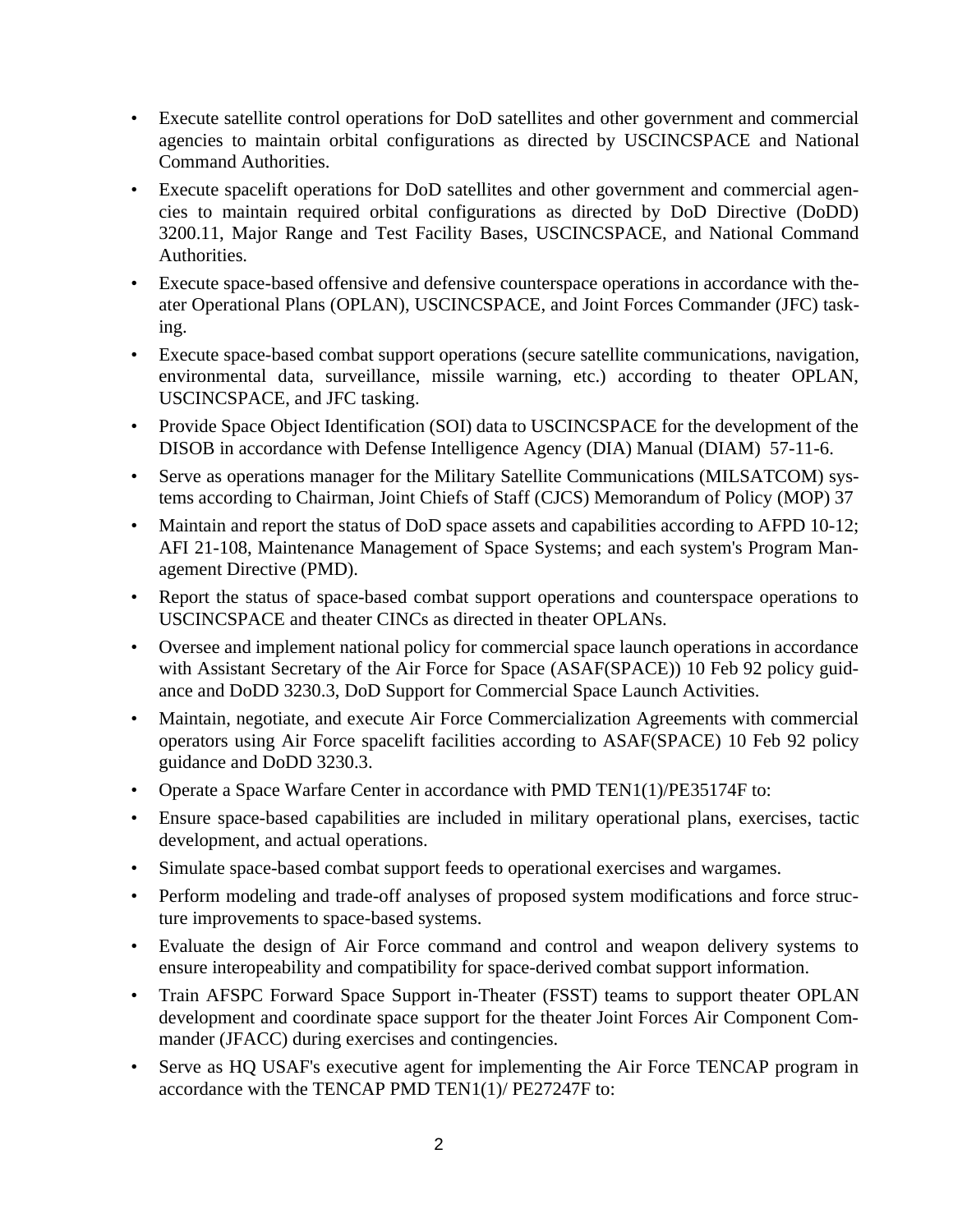- Demonstrate technical and procedural methods of exploiting existing national capabilities in support of air combat operations.
- Identify design changes to future Air Force weapon systems and national systems to maximize the effectiveness of national capabilities for air combat operations.
- Educate Air Force personnel on the capabilities of national space-based systems.

**1.2. Air Component Command Tasks.** Air component commands include ACC, PACAF, USAFE, AMC, and AFSOC. To meet the directives in AFPD 10-12, air component commands will:

- Integrate space-based combat support operations strategies and requirements in Annex- N (Space Operations Annex) and link Annex N to related annexes (Annex B, C, K, and X) of theater OPLANs according to Air Force Manual (AFMAN) 10-401, Operation Plan and Concept Plan Development and Implementation.
- Integrate space and terrestrial-based counterspace operations strategies and requirements in Annex-N of theater OPLANs in accordance with AFMAN 10-401.
- Integrate space-based combat support feeds into theater and command exercises using available operational resources and modeling and simulation resources available in the SWC.
- Evaluate Air Force TENCAP and other rapid prototype and demonstration efforts. Advocate valid demonstrations for use as near term or interim solutions to long standing requirements. Generate Mission Needs Statements (MNS), Operational Requirements Documents (ORD), and other appropriate milestone documentation as required.
- Execute terrestrial-based offensive and defensive counterspace operations in accordance with theater OPLANs and JFC tasking.

**1.3. Air Force Materiel Command (AFMC) Instructions.** To meet the directives in AFPD 10-12, AFMC will:

- Design, develop, procure, test, and provide logistical support for operational and training systems within their R&D, acquisition, and operational life cycles using the Integrated Weapon System Management (IWSM) approach and in accordance with PMD direction.
- Perform Level 2 software maintenance tasks in accordance with the Memorandum of Agreement for Software Normalization, 16 Feb 93.
- Execute the AFMC provisions in Air Force Commercialization Agreements that govern Air Force support for commercial spacelift activities.

**1.4. Air Combat Command (ACC) Instructions.** To meet the directives in AFPD 10-12, ACC will:

- Provide launch area search and rescue support in accordance with the DoD Managers Space Transportation System Contingency Support Operations Plan (DDMS OPLAN).
- Provide launch area surveillance in accordance with DODD 3200.11, Major Range and Test
- Facility Base (MRTFB), Air Force Regulation (AFR) 80-28, MRTFB, and Eastern Range (ER) Regulation 127-1.

**1.5. Air Mobility Command (AMC) Instructions.** Air Mobility Command will provide spacecraft and launch vehicle transportation, logistics airlift to launch range remote sites, and medical evacuation support.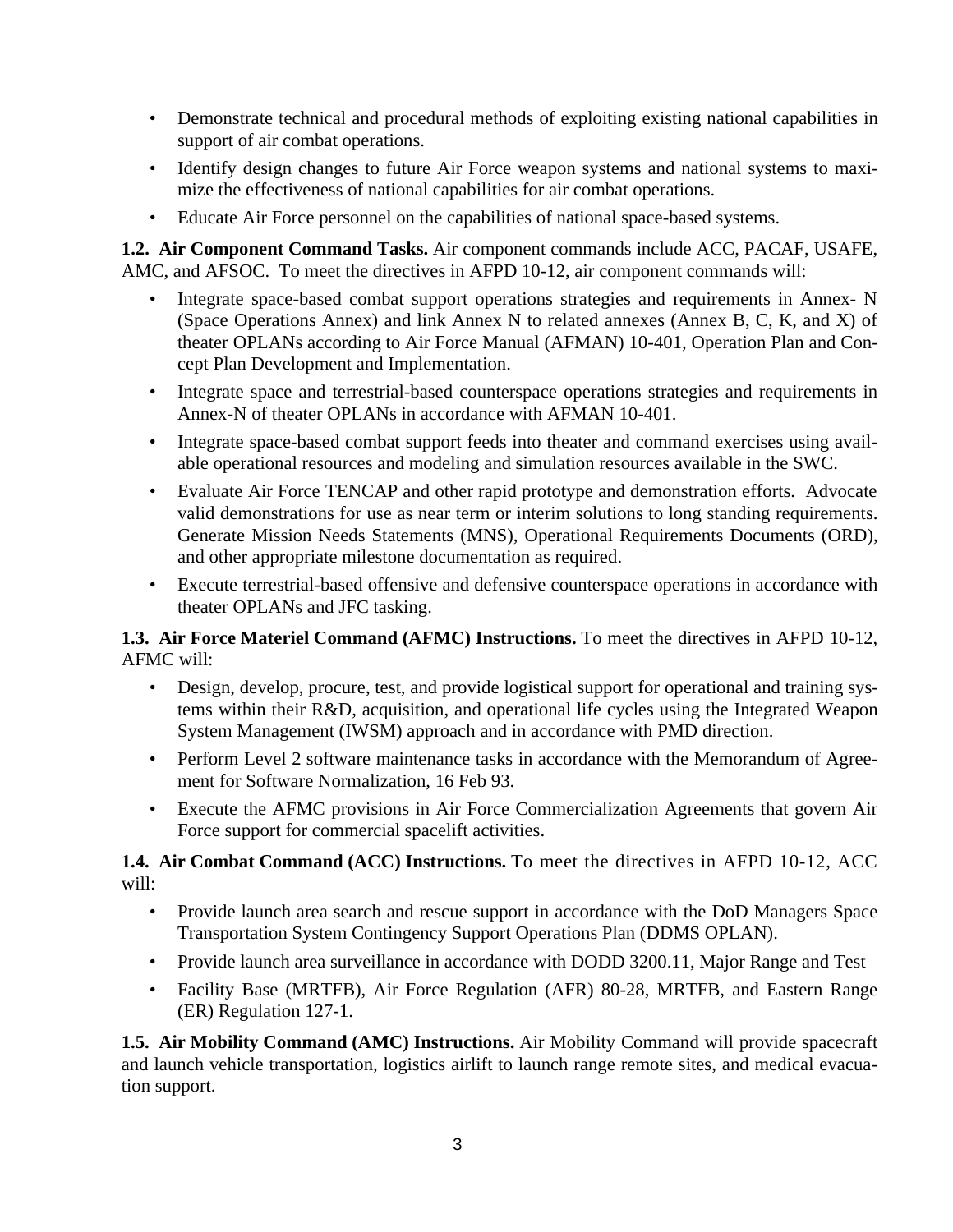**1.6. Air Education and Training Command (AETC) Tasks.** AETC will provide the necessary initial training programs required to operate and maintain space systems in accordance with each system's PMD.

> EDWIN E. TENOSO, Major General, USAF Acting DCS/Plans and Operations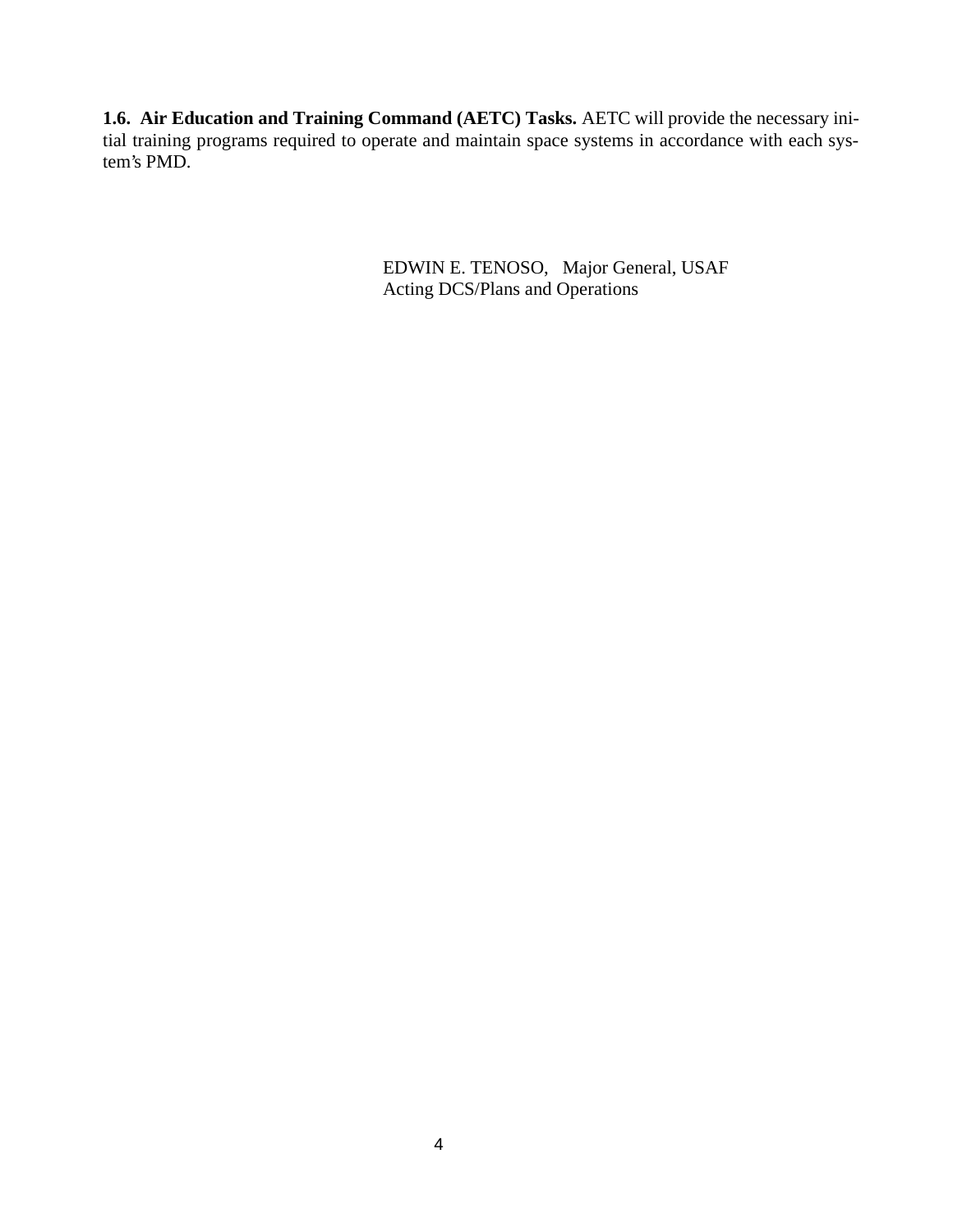#### **Attachment 1**

#### **GLOSSARY OF REFERENCES, ABBREVIATIONS AND ACRONYMS, AND TERMS**

#### *References*

AFI 21-108, Maintenance Management of Space Systems

AFMAN 10-401, Operation Plan and Concept Plan Development and Implementation

AFR 80-28, Major Range and Test Facility Base, Jun 85

ASAF(SPACE) Letter to AFSPC/CV, 10 Feb 92

CJCS MOP 37, Military Satellite Communications Systems, 14 May 92

DDMS OPLAN, DoD Managers Space Transportation System Contingency Operations Plan, 15 Sep 91

DIAM 57-11-6, Defense Intelligence Space Order of Battle (DISOB) and Automated Installation Intelligence File (AIF) - Associated Installations Products, Policies, and Procedures, 18 Apr 88

DoDD 3200.11, Major Range and Test Facility Base, 29 Sep 80

DoDD 3230.3, DoD Support for Commercial Space Launch Activities, 14 Oct 86

ERR 127-1, Eastern Range Regulation, 30 Jun 93

Memorandum of Agreement (MOA) between HQ AFSPC and HQ AFMC for Software Normalization, 16 Feb 93

SWC PMD TEN1(1)/PE 35174F

TENCAP PMD TEN1(1)/PE 27247F

UR 55-10, USCINCSPACE Emergency Action Procedures, 1 May 92

UR 55-12, Space Surveillance Network, 1 Jun 92

UR 55-20, Warning and Verification of Hostile Space Events, 31 Jan 90

#### *Abbreviations and Acronyms*

**ACC—**Air Combat Command

**AETC—**Air Education and Training Command

**AFI—**Air Force Instruction

**AFMAN—**Air Force Manual

**AFMC—**Air Force Materiel Command

**AFPD—**Air Force Policy Directive

**AFSCN—**Air Force Satellite Control Network

**AFSOC—**Air Force Special Operations Command

**AFSPC—**Air Force Space Command

**AMC—**Air Mobility Command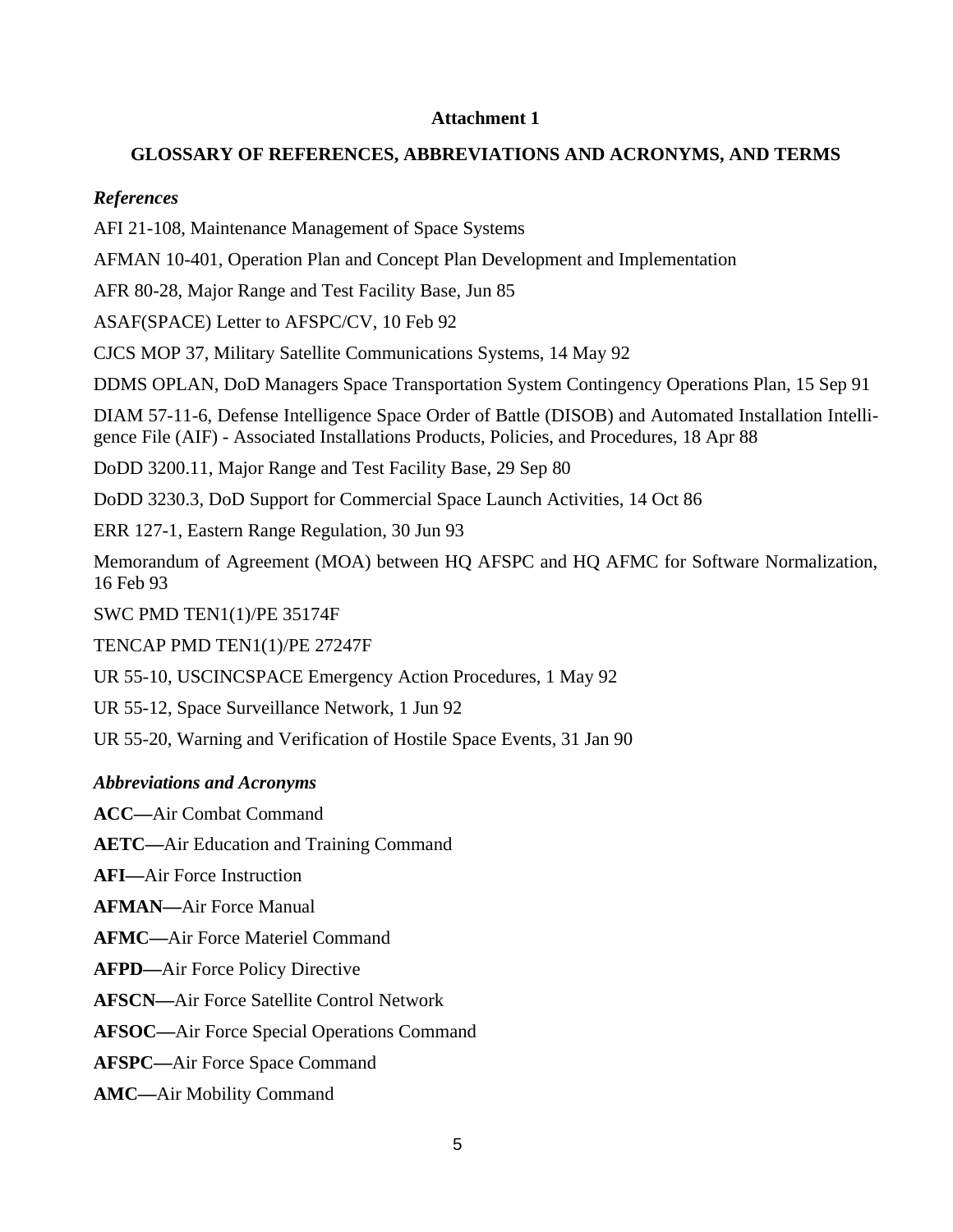**ASAF(SPACE)—**Assistant Secretary of the Air Force for Space **CINC—**Commander-in-Chief **CJCS—**Chairman, Joint Chiefs of Staff **DIA—**Defense Intelligence Agency **DISOB—**Defense Intelligence Space Order of Battle **DMSP—**Defense Meteorological Satellite Program **DoD—**Department of Defense **DODD—**Department of Defense Directive **DRU—**Direct Reporting Unit **FOA—**Forward Operating Agency **FSST—**Forward Space Support in Theater **IWSM—**Integrated Weapon System Management **JFACC—**Joint Forces Air Component Commander **JFC—**Joint Forces Commander **MAJCOM—**Major Command **MILSATCOM—**Military Satellite Communications **MRTFB—**Major Range and Test Facility Base **MNS—**Mission Need Statement **MOP—**Memorandum of Policy **OPLAN—**Operational Plan **ORD—**Operational Requirement Document **PACAF—**Pacific Air Forces **PMD—**Program Management Directive **SOI—**Space Object Identification **SOPS—**Space Operations Squadron **SWC—**Space Warfare Center **TENCAP—**Tactical Exploitation of National Capabilities **UR—**USSPACECOM Regulation **USAFE—**United States Air Forces Europe **USCINCSPACE—**United States Commander-in-Chief, Space **USSPACECOM—**United States Space Command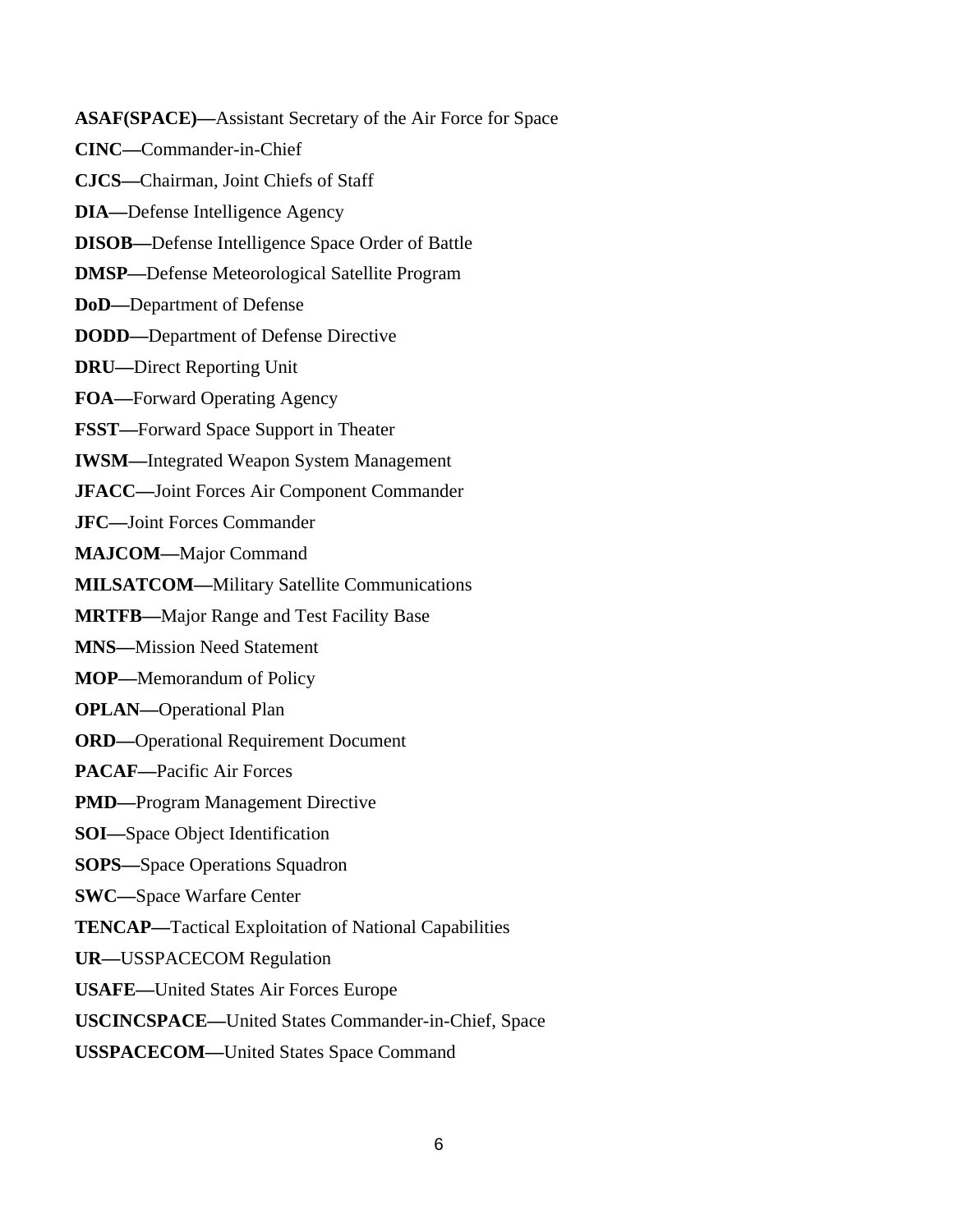### **Attachment 2**

### **OVERVIEW OF SPACE OPERATIONS**

**A2.1. Space Operations.** The primary purpose of Air Force space operations is to enhance US military operations by ensuring access to and use of space. Space operations include tactical warning and attack assessment, space surveillance, spacelift, satellite control, counterspace, and direct support to combat forces.

**A2.1.1. Tactical Warning and Attack Assessment.** In the event of missile, air or space attacks against the US and its Allies, Air Force space forces provide Tactical Warning/Attack Assessment to include timely notification of the National Command Authorities of actual or expected nuclear detonations. Warning of attack will also be provided to US Combatant Commands.

**A2.1.2. Space Surveillance Operations.** Space surveillance operations support the counterspace, spacelift, and satellite control missions by detecting, identifying, tracking, and collecting technical data for intelligence purposes on manmade space objects. Space surveillance data also supports terrestrial operations by providing over flight warning of foreign and hostile space vehicles. The information collected is essential to the development of the Defense Intelligence Space Order of Battle (DISOB). The DISOB provides the baseline information required to plan and conduct counterspace operations. Active and passive ground-based radar and electro-optical sensors make up the Space Surveillance Network.

**A2.1.3. Spacelift Operations.** Spacelift (launch and range) operations ensure the US has continued access to space. The Air Force provides the spacelift and launch recovery infrastructure required to support Department of Defense (DoD), national, civil, and commercial satellite systems. The Air Force spacelift infrastructure also supports launch tests of strategic and tactical ballistic missiles. Air Force spacelift operations are conducted at Eastern and Western Ranges and are controlled by AFSPC organizations at Patrick AFB, Florida and Vandenberg AFB, California.

**A2.1.4. Satellite Control Operations.** Satellite control operations oversee the health and well-being of orbiting satellites and their mission payloads. Space Operations Squadrons (SOPS) use the global Air Force Satellite Control Network (AFSCN) to downlink vital statistics and mission data from satellites. The SOPS also use the AFSCN to send tasking commands to mission payloads, initiate relocation maneuvers, and perform station keeping maintenance functions. Satellite control operations ensure satellite mission payloads can perform their combat support functions for theater forces.

**A2.1.5. Counterspace Operations.** Counterspace operations prevent an enemy from gaining an advantage through the use of their space systems and protect our ability to conduct effective space, air, ground, and naval operations. Counterspace operations are conducted in concert with the theater Commander in Chief's (CINC) campaign plans and employs terrestrial and space-based systems to gain control of space. Counterspace operations are categorized as either offensive or defensive. Offensive counterspace operations are lethal and non-lethal actions taken by terrestrial and space-based forces to neutralize an enemy's ability to exploit space capabilities. At present, offensive counterspace capabilities are limited to attacks against the ground and link segments of a space system. Defensive counterspace operations reduce the vulnerability and increase the survivability of all segments of US space systems.

**A2.1.6. Space-Based Combat Support Operations.** Space-based assets provide direct support to combat forces worldwide by providing tactical warning/attack assessment, global command, control,